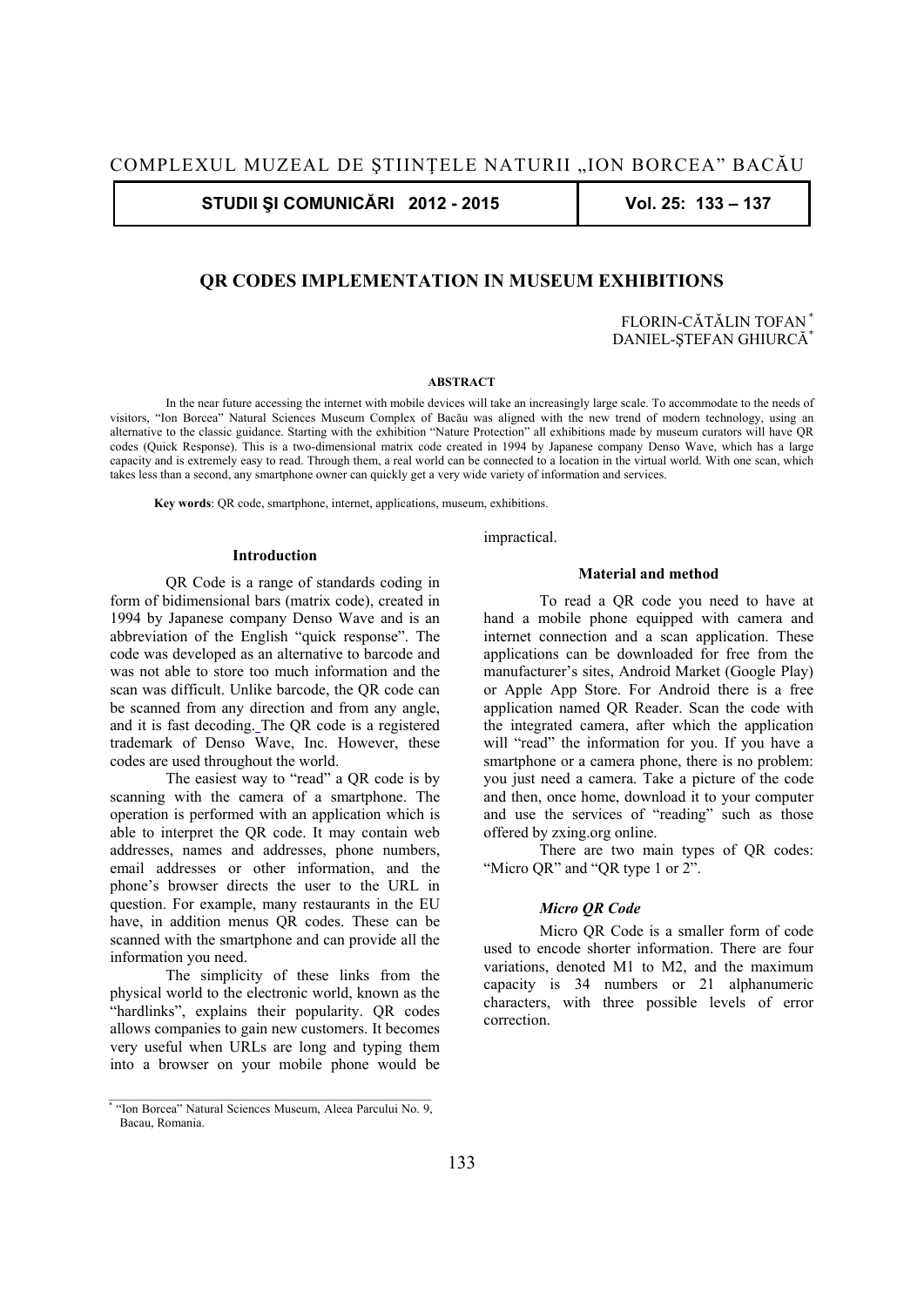

**Fig. 1** – *QR code explanations* 

## **Type 1 or 2 QR Code**

Type 1 QR Code can store up to 1,167 numeric characters, and a type 2 QR Code can store up to 7,089 numeric characters or 4,296 alphanumeric characters.



**Fig. 2** *– QR code Type 1 (left) and Type 2 (right)* 

In addition to these types there is LogoQ, and proprietary code that can be read only in the small frame.

## **LogoQ**

It is a color version of QR overplaying a company logo over a QR code.



**Fig. 3** *– LogoQ composition* 

QR standard structure enables organizations to insert into the code necessary textual information, such as contact information, information about events, email addresses, phone numbers, geographic locations (Google Maps), SMS, text, WiFi network data setup, Internet locations. LogoQ standard allows overlapping of images, logos and special characters to make it more

appealing and easier to recognize, without loss of information, which can be easily recognized by customers.

In our country QRomania project started with a local pilot project named Culture and Vrancea National Heritage into online environment "Google Maps-QR". Started in January 2013 by the Potpourri Association of Focşani and the County Department for Culture and Vrancea National Heritage (who also provided the necessary information about the historical monuments that were installed plaques with QR codes), the project aims to provide greater visibility to the cultural points and patrimonial interest in Vrancea County by promoting their online environment. QR code related to a object provides access to a page with links to: page in Romanian, English and French with information about the objective and the corresponding Google maps objective page.

In May 2013, in the city of Sibiu started the project "Promotion of cultural heritage by QR Code" which proposes creating a system of tourist guidance and providing online information about cultural and touristical objectives from the city of Sibiu. Each objective in the system has a page with multilingual historical and cultural information, his location and other points of interest. Users can choose between several paths or custom theme and can send, about these, photos and impressions onto social networks.

Following a study conducted on a sample of 24,000 people, 7,200 individuals have expressed interest in using mobile phone to access such a guidance system. Indirectly, the city of Sibiu and its citizens benefit from the project through the development of tourism, since the system allows the signaling points of interest near monuments, accommodation, restaurants, bars and leisure ways.

The visitors of the National Museum of Natural History "Grigore Antipa" of Bucharest will be able to access, with effect from 1 November 2012, the information attached to parts of the permanent exhibition and using mobile phones (smartphones) in the Museo Tag project, conducted and funded by NFCExpert.ro. Through this program, the scientific information associated to the exhibits can be read using mobile phone systems through the use of QR and NFC systems (Near Field Communication). The museum aims through this project better accessibility of scientific information that, until now could only be read on the front of InfoTouch showcases and to attract teenagers and young people passionate about mobile phones and technologies in this field. Since November, information related to exhibits could be read simultaneously by multiple people, by displaying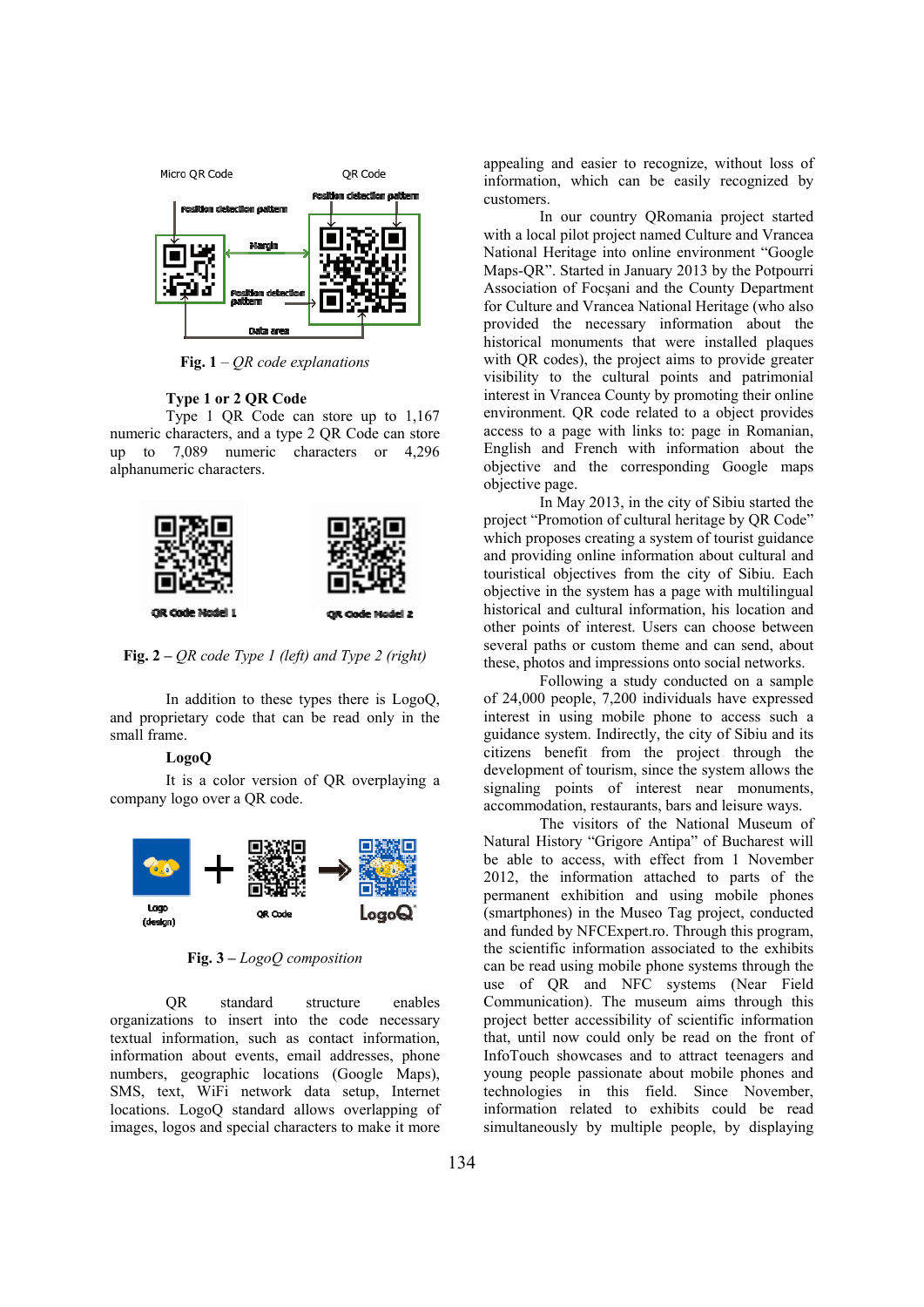them on your mobile phone in a very short time. Information is accessed with ease, being necessary only the approaching the phone on the label code of the exhibit. The scanned and displayed information on the phone is also a summary of the detailed explanations of the related texts of the exhibits in the permanent exhibition.

## **Proposed objectives**

In our institution the authors attempted first implementation of QR codes in the exhibition "Nature Protection". Specialized information in the form of text was provided by biologist Dr. Ghiurcă Daniel-Ştefan and the type 2 QR conversion format was performed by curator Eng. Tofan Florin-Cătălin using QR Code Studio application from Tec-IT (which is free for non-commercial use). Beyond its relatively simple appearance, reliable QR code generation procedure involves a number of technical knowledge, good knowledge of existing standards, math's and IT. Therefore, in order to generate simple codes it is recommended the use of free online generators.

## **Results and discussions**

The information provided to the public has been carefully selected and consisted of inserting into explanatory panels of the two dioramas of the exhibition QR codes as follows:

| No. | Exhibit name                                | Characters No.<br>descriptive text | QR Code |
|-----|---------------------------------------------|------------------------------------|---------|
| 1.  | The Red-breasted Goose (Branta ruficollis)  | 601                                |         |
| 2.  | The European pond turtle (Emys orbicularis) | 544                                |         |
| 3.  | The Eastern Imperial Eagle (Aquila heliaca) | 487                                |         |
| 4.  | The Black Grouse (Tetrao tetrix)            | 323                                |         |

**Table 1** – *QR Codes generates for four exhibits from exhibition "Nature Protection"* 

To generate the code has been used also the ISO / IEC 18004 Standard.

The characteristics of generated QR codes

were: maximum size 30 mm, resolution of 300 dpi. The size of modules was chosen to allow framing in the desired size. Marginal zone was set to 1 mm; the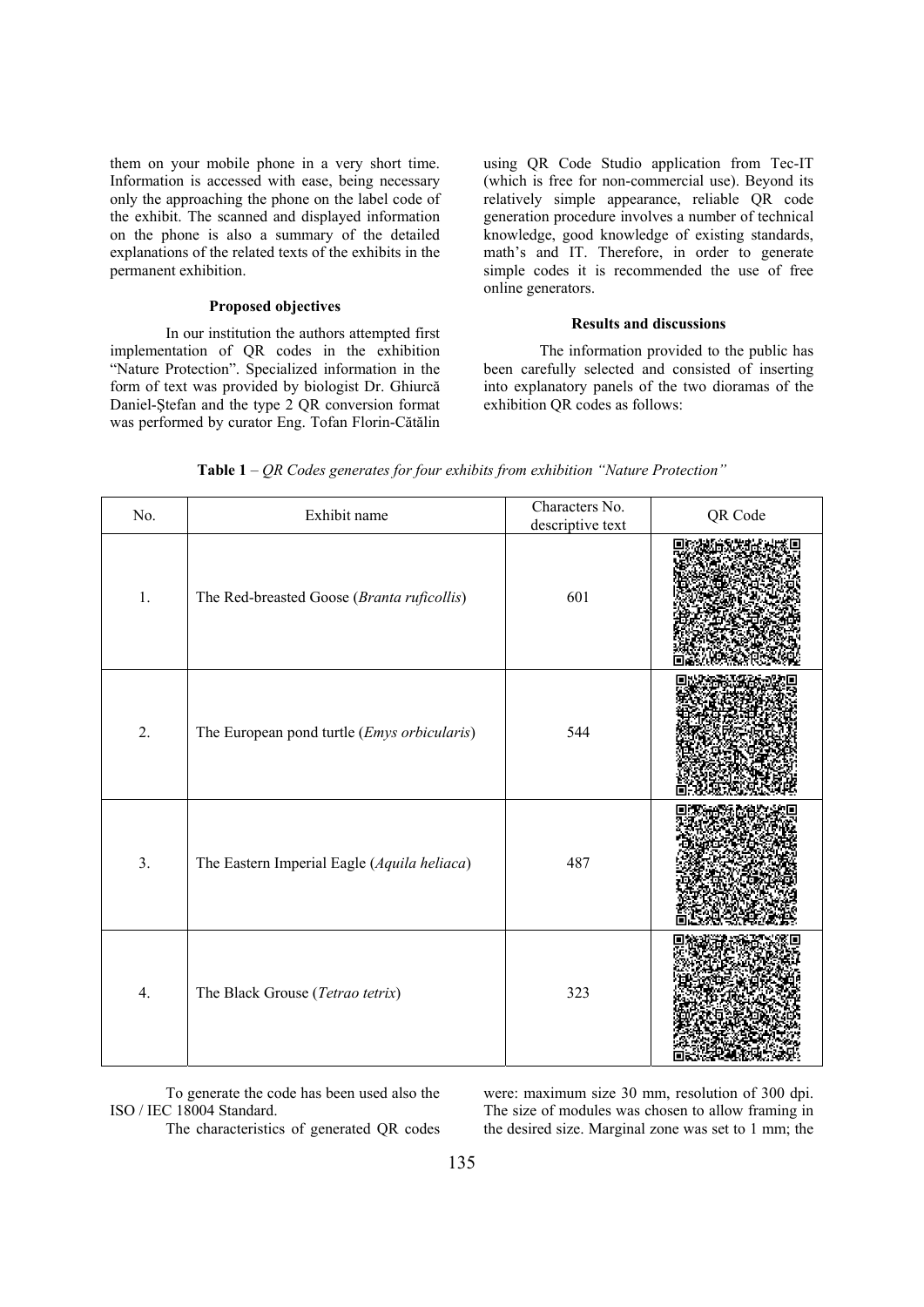colors chosen were black and white. We chose low and medium levels of error correction so that we can stay within the desired dimensions. The default encoding was performed according to UTF-8 Standard. Generated graphics file was saved in \*.png (*Portable Network Graphics*) and the printing were done on matte paper sticker. After printing and cutting to size, the codes were tested on a smartphone and then glued on the panels in the indicated locations.

### **Conclusions**

Throughout the procedure was taken into account the 10 golden rules of QR codes generating:

1) At the end, any QR code readability should be tested on multiple and different readers, both hardware and software.

2) Creating a QR code involves both science and art and so experimenting with various styles and colors is a premise of success.

3) Using the short sites on the Internet is a primary requirement, allowing both the change of location of the Internet access at anytime, but also reducing the volume of information stored, the size of the code and its readability.

4) Choosing a chromatic contrast between the foreground and background ensure correct reading of the code. Usually foreground is always darker than the background (some readers fail to read properly if the settings are reversed).

5) QR codes allows customizing modules form component, even if the code itself is a square.

6) Size matters - square side which contains the code must be at least 2 cm to be read by most readers. *A good rule tells us that the size of the QR code side is the 10th part of the distance to be scanned*.

7) Redundancy is a good thing – the higher the redundancy, the greater the resilience of the QR code o interference. However, higher redundancy also makes a QR code more dense and hence a harder to read, so we prefer an average coefficient of error correction.

8) The LogoQ system can overlay a preferred image to the QR code to attract attention, but in this case must be choose the highest level of protection from errors and the selected image should not exceed 30% of the total area of the code. Since some parts of the QR code do not admit overlap, it always requires careful testing of the QR code result. We didn't use this type of system in our exhibition.

9) Choosing a large enough margin around the QR code offers good visibility, provides a quick orientation and a good scan of it.

10) The information provided to the public must always worth the effort. Nobody likes an attractive QR code that provides uninteresting or unpleasant experience.



**Fig. 4** – *QR code exhibition stand*

### **Rezumat**

În viitorul apropiat, accesarea internetului de pe dispozitivele mobile va lua o tot mai mare amploare. Pentru a se adapta nevoilor vizitatorilor, Complexul Muzeal de Ştiinţele Naturii "Ion Borcea" din Bacău s-a aliniat cu noua tendinţă impunsă de tehnologia modernă, utilizând o alternativă la ghidajul clasic. Începând cu expoziţia "Ocrotirea Naturii", toate expozițiile realizate de muzeografi vor putea avea cod QR (Quick Response). Acesta este un cod bidimensional tip matrice creat în 1994 de compania japoneză Denso Wave, cu o capacitate de stocare mare şi extrem de uşor de citit. Prin intermediul lor, un loc din lumea reală poate fi conectat cu o locaţie din lumea virtuală. Cu o simplă scanare, ce durează mai puțin de o secundă, orice posesor de smartphone va putea obtine rapid o foarte